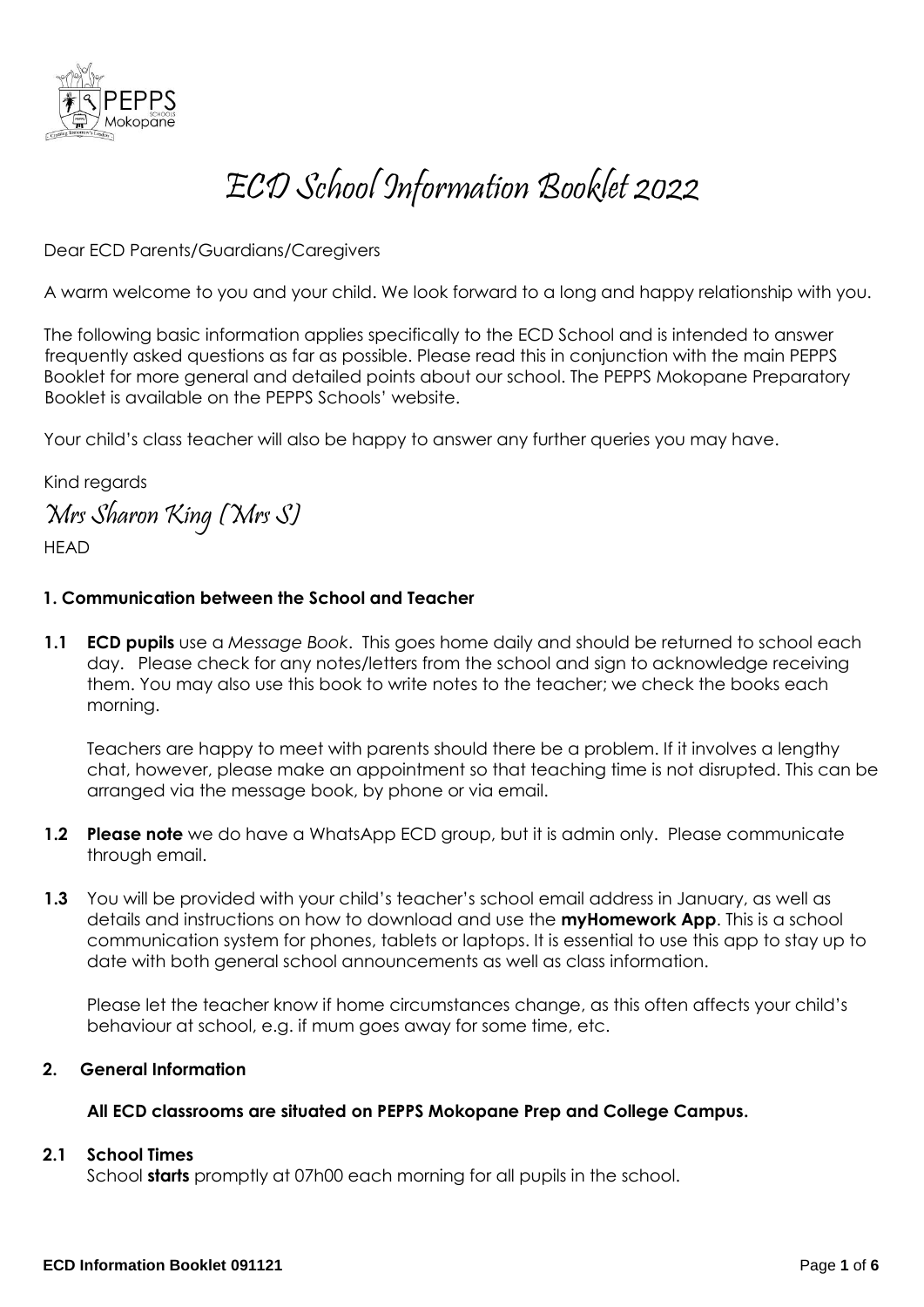

**ECD** pupils go directly to their classrooms each day on arrival. Please note that there is no one to receive them before 07h00. The pupils may be dropped off at the main gate or in the parking area.

# **2.2 After School**

ECD ends at 15h00 from Monday to Wednesday, 13:40 on Tuesday and Thursday, and at 12h30 on Fridays and we encourage you to arrange prompt collection of your child at these times. They **must** be collected, by an adult, **from the ECD fenced-off playground** at these times.

We **strongly discourage** you from leaving your child at school after these times. It is unfair to your child after a busy morning at school. If it is difficult to arrange for pickup on time, please **enrol your child in the aftercare programme.** Please contact Mrs van Niekerk at vanniekerkm@pepps.co.za

# **2.3 ADAM**

This is our online assessment platform where pupils are assessed continuously during the term and more intensely at the end of each term. Parents can log in and see their children's progress as they develop. Although marks are allocated and adjusted into a percentage, we would like you to keep the following key in mind at all times.

# 0% - 30% **Not yet achieved**

Pupil does not have the skills or cannot grasp the concept and needs help completing the activity.

#### 31% - 50% **Partially achieved**

Pupil is still developing the skills or struggling to grasp the concept and needs some help completing the activity.

#### 51% - 95% **Achieved**

Pupil has the skills and grasps the concept to complete the activity with little to no effort. 95% - 100% **Achieved beyond expectations**

Pupil reasons and does **more** than what is expected of him/her effortlessly and individually.

It is extremely important for parents to realise that we aim for **'Achieved'**, and not for **'Beyond what is expected',** as this is unrealistic and unfair towards your child. Please do not add unnecessary pressure to your child's development.

#### **2.4 Break/Breakfast/School Lunch/Tuck Shop**

We have a *Healthy Eating Policy* in the ECD School. We aim to maximise concentration and learning in the time that your child is with us each day. We want to avoid the negative effects caused by 'sugars' in whatever form. To this end, we ask that your child eats a nutritious breakfast before leaving home. Break is only at 09h00 and this is a long time to wait for the first 'fuel' of the day.

Please pack a nutritious lunch. No sugary foods should be brought to school, e.g. cakes, biscuits, muffins, sweets, chocolates. No chips, fast food or flavoured yoghurts. (Although they appear healthy, they are packed with sugar!)

**Important** No food will be given at school, no breakfast and lunch or in-between snacks.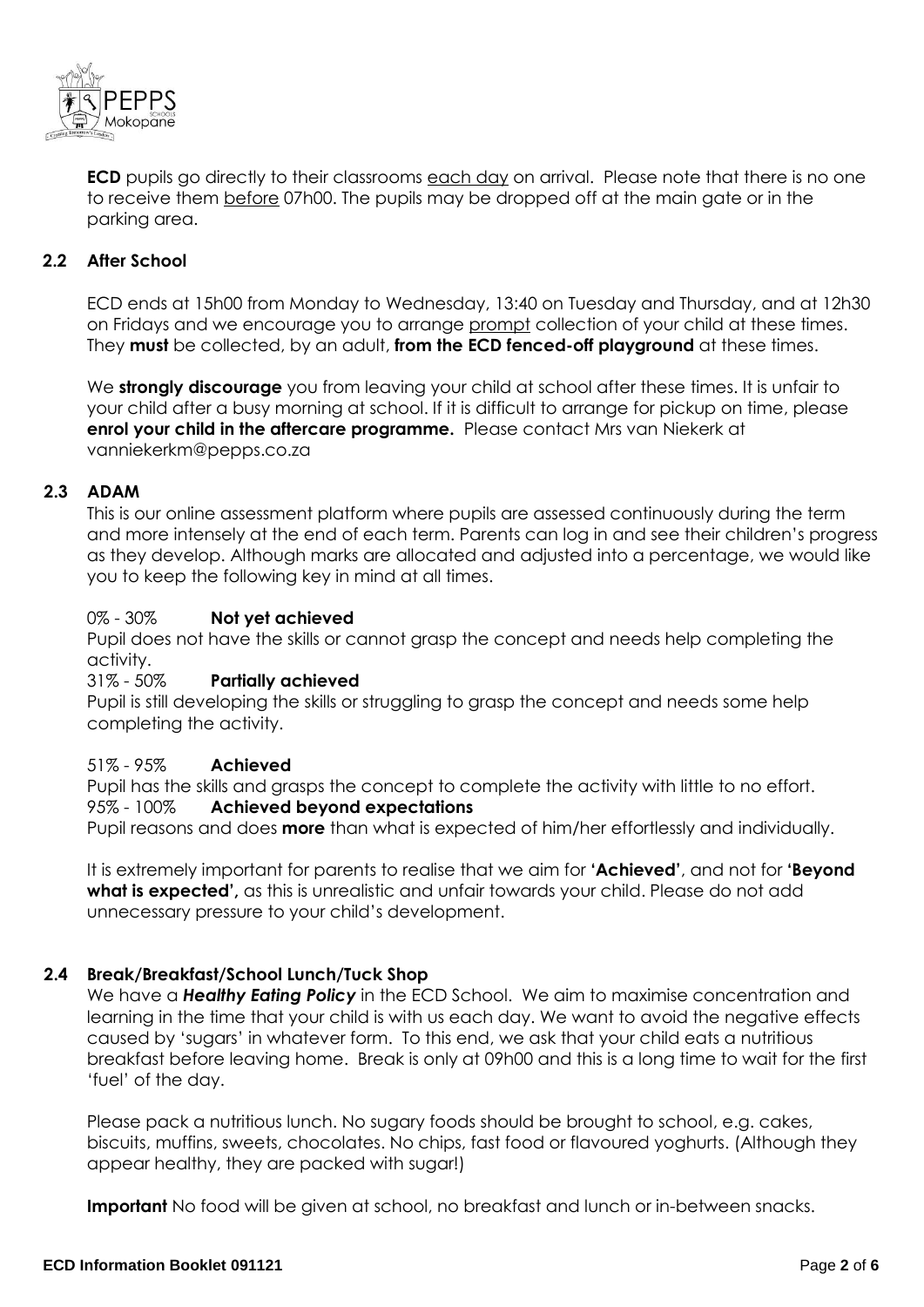

**Drinks – Please, no cool drinks, fruit juices, milk or flavoured water is to be brought to school.** Your child should bring a water bottle daily. (Children get used to drinking water very quickly if encouraged to.)

We will post healthy lunch box ideas on **WhatsApp**. The Internet is also full of ideas for easy, healthy lunch box fillers.

# **NB ECD pupils are not allowed to buy from the school tuck shop, so please do not send money to school for this.**

#### **2.5 Birthdays**

Pupils are allowed to wear civvies on their birthday. Parents can ask the teachers for the correct number of pupils in the class. Cupcakes, cool drinks, birthday packets, sweets or cakes are allowed to be sent to school.

#### **2.6 Backpacks**

Your child will need a backpack to carry his/her things to and from school each day. The backpacks will be hung on hooks in each classroom. We allow you to purchase a backpack of your choice providing it is not smaller than approximately 45 x 35 cm. It needs to be big enough to carry the book bag, lunch box and jersey.

#### **Please make sure all belongings are clearly marked with your child's name and surname.**

#### **2.7 Fabric Book Bag**

Each new child at PEPPS receives a fabric book bag at the start of the year. Pupils moving up within PEPPS continue to use the book bag from the previous year. These bags are sturdy and, if looked after, should last at least two years.

ECD pupils will not use these bags daily but will use them to bring home their books and other things from time to time.

#### **2.8 Uniform**

The uniform is available from Bank Store and Stands Stationery.

**Stage 4 and Stage 5** do not wear a uniform and can wear home clothes.

**Grade R** wears the school uniform, school golf shirt with logo and blue shorts in the summer and tracksuit during the winter.

#### **Shoes**

Pupils are not obligated to wear shoes during the summer; they can come to school bare feet since this is much more beneficial to their development. They can wear proper sandals if desired. During winter, it is very cold and every ECD pupil is required to wear takkies with their tracksuit.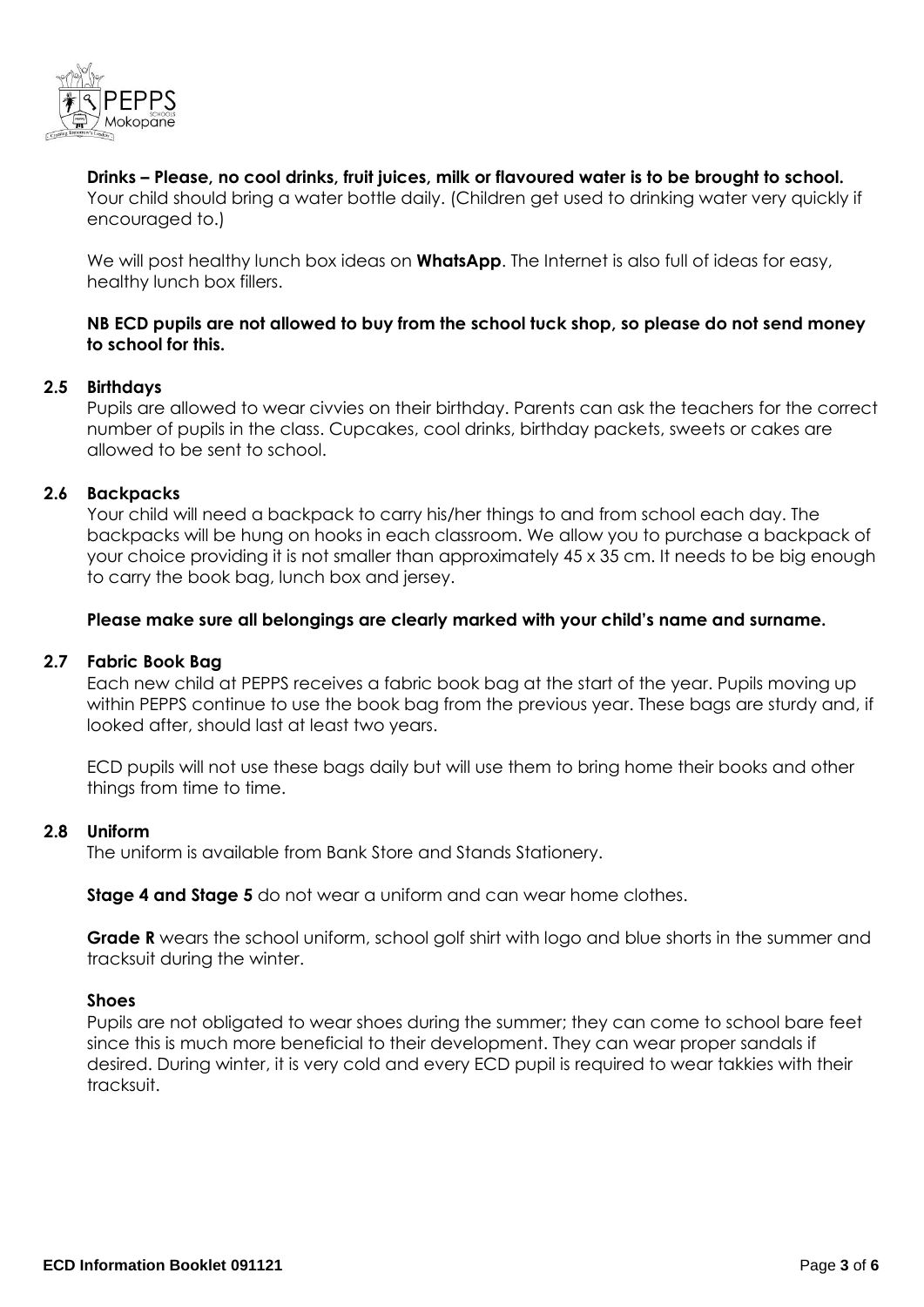

# **3. External Developmental Support**

We aim to develop the 'whole child' and not just the academic side. Child development is complex and no system develops in isolation; each is dependent on others to ensure 'normal' all-round development. Teachers are trained to notice when a child may be struggling in a certain area of development. Delays in some areas of development are common in children but, if caught early, they are usually easily rectified with certain therapy.

To this end, we may refer children to a **speech therapist** or an **occupational therapist** or simply to have **eyes or ears tested**. This is common practice, particularly with Grade R pupils as this is the age where therapy is the most effective. We mention it here as we have found parents get extremely worried at the mention of a therapist and often refuse to take their child or leave it so long that the child does not get the help he/she needs, which negatively affects his/her progress at school.

We appeal to you from the start to work hand in hand with your child's teacher and to give your child the opportunity to be assessed by a therapist if the teacher is concerned and recommends this.

#### **4. General Home Support**

# **4.1 Homework**

Please ensure that your child has the following items at **home** to work with as needed: pencil, pencil sharpener, crayons, colouring pencils, a pair of scissors, a glue stick, skipping rope and old magazines.

**Teachers** will notify you of homework that should be done when and if necessary.

#### **4.2 Language Development**

You are encouraged to speak to your child about anything and everything! This is particularly important in ECD but applies to all ages. Enrich your child's vocabulary. Speak about what is going to happen next/where you are going and what you may see or do. A simple example for Grade R – You are going to the shop to buy apples, bananas, bread and milk. Ask your child to try and remember the list. Encourage your child to think and to question. Let him/her express his/her opinion about something and get him/her to explain why he/she thinks that way. Ask open-ended questions where your child has to elaborate instead of answering with a simple 'Yes' or 'No'. For example, instead of saying: That's a lovely picture. Ask: What did you draw? Who is in your picture? Why did you use those colours? etc.

Go on outings and get your child interested in the outside world. Remember that every opportunity is a learning opportunity. Read a book together; watch interesting TV programmes and discuss as you watch. The opportunities are endless if you become aware of this.

#### **4.3 Reading**

New research shows that children require a minimum of 1000 hours of 'lap time' sharing picture books with an adult before they are ready to read. The less time they have, the more they will struggle to read. If this is not already in your daily routine, do not wait – start your 'lap time' now! Before formal reading begins, let your child tell you the story from the pictures in a picture book – this is early reading. You can help your child develop a love of books and

#### **ECD Information Booklet 091121** Page 4 of 6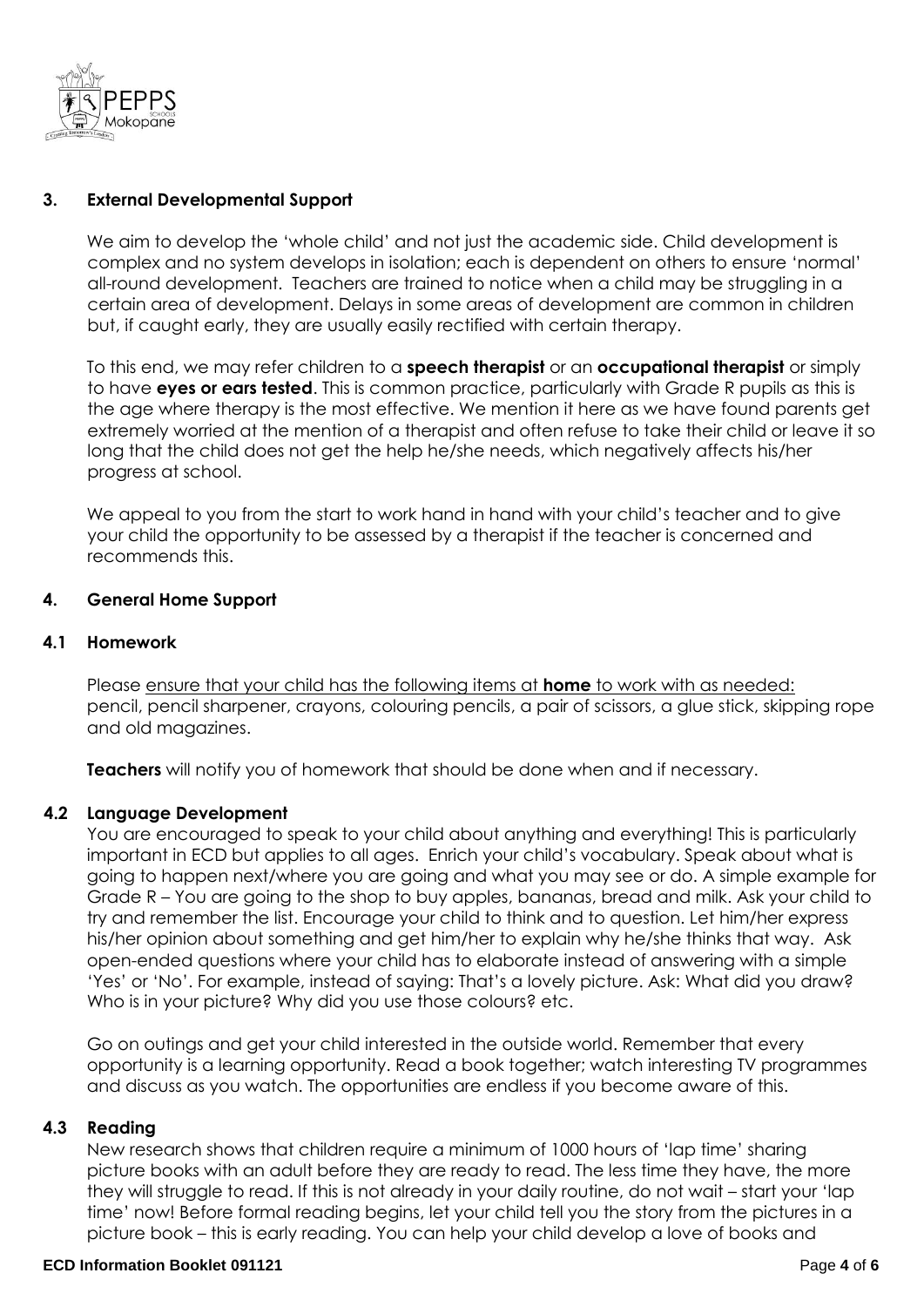

reading by taking an interest in books yourself and by **reading stories to your child**. We encourage you to join a library.

#### **4.4 Bedtime, Television and Home Routine**

Please make sure that your child gets enough sleep. Bedtime should be no later than 8 o'clock.

TV watching should be limited and monitored so that your child only watches suitable programmes. No more than **an hour of screen time** per day. This includes all screens! (TV, laptop, phone, games…limit exposure to all these.) Too much screen time adversely affects development.

Help your child's *gross motor development* by encouraging outdoor play - running, skipping, ball play, swimming. Also help develop those *fine motor skills* with puzzle building, construction and creative activities.

#### **4.5 Discipline**

'

A child needs rules, boundaries and a set routine at home in order to feel secure. If your child is not used to this at home, it is difficult for him/her to conform to school rules and to respect authority at school. Discipline problems **always** affect a child's academic progress. Establish a consistent routine within which your child can develop responsibility for certain tasks. We rely on you to do your part at home to ensure your child is able to take full advantage of all that the school has to offer.

**Please take an interest in what your child is doing at school. Keep in touch with activities, come to meetings and be part of the bigger PEPPS family. Better progress is always made with parental support.** 

**We endeavour to help support you as parents. We know it is a tough job sometimes! Please look out for parent articles and links to websites on the myHomework App and our Facebook page. We try our best to work hand in hand with you to help your child.**

Welcome to the PEPPS ECD School Family!